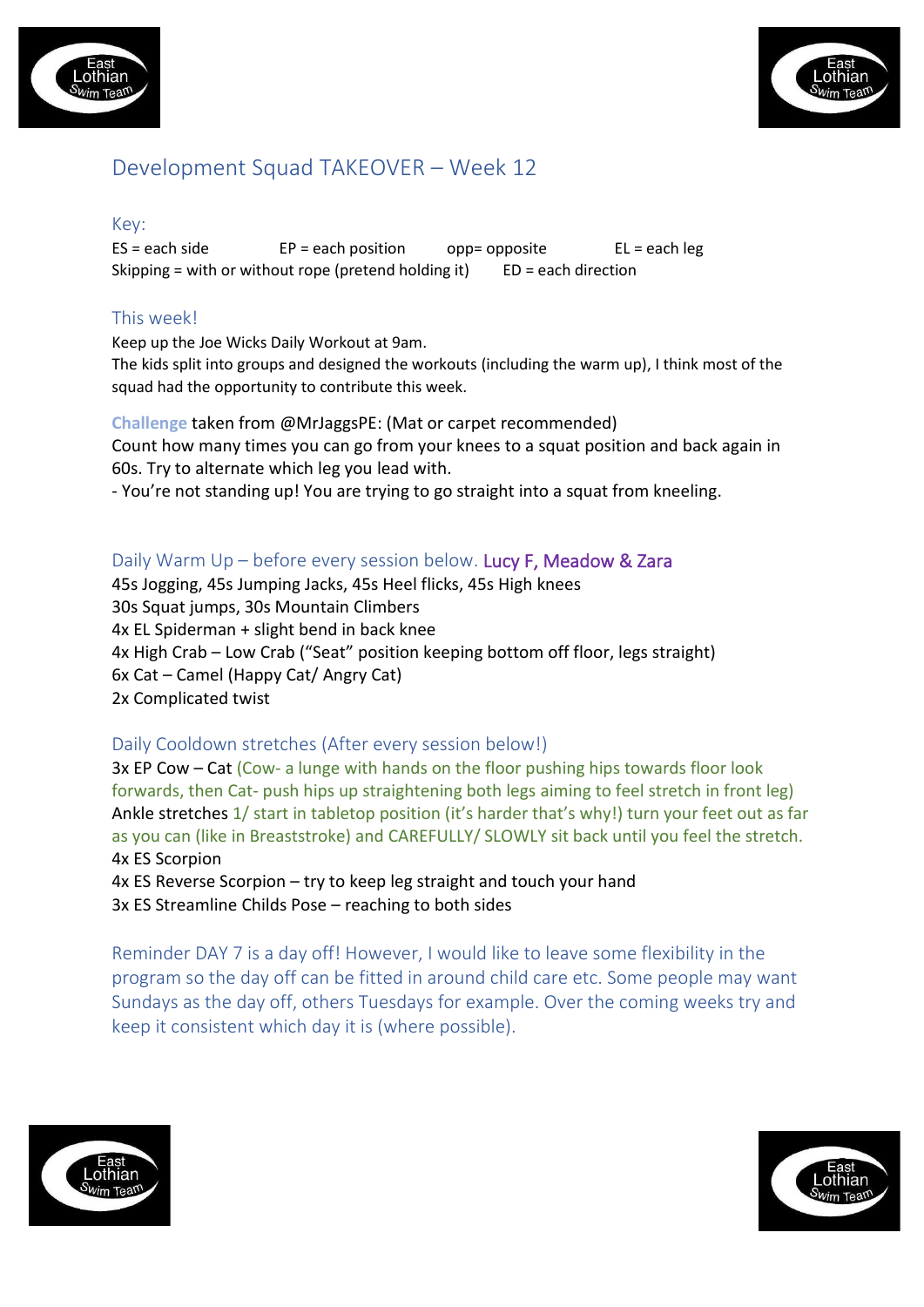



# Day 1 – Strength Alex, Alice, Ashleigh & Declan

5x (10s rest between exercises, 30s between rounds)

#### 20x Squats

15x Press Ups (Best Quality! – if you need to do them on your knees to keep your elbows tucked and back straight then do)

20x Leg Raises

15x Sit Ups

20x ES Russian Twists

Plank finisher after 5 rounds completed – Hold for as long as possible aiming for at least 60s.

### Day 2 – Core Eliza, Lucy D & Lori; Animal Movements Jenn

3x (10s rest between exercises, 30s between rounds)

15x Leg Raises 25x Crunches 10x Plank Up Downs 20x Deadbug 10x EL Bulgarian Split Squat (Like a split squat but back foot raised on a chair/ sofa etc. front leg toes pointing forwards, keep weight on front foot, knee in line with ankle as you lower) 10x Prone IWYT 10x Glute Bridge 10x EL Flutter Kicks

#### 2x (20s rest between exercises)

5x ES Lateral Gorilla walks (Gorilla walk meets side skips - straight legs, hands on ground move side ways with legs side skipping)

5x ES Flat footed Duck Walk (stay in a low squat as you "walk" making sure your heels land on the floor each time)

5x ES Side Monkeys (starting in squat reach to the side with your hands and kick your legs up and over returning to a low squat https://www.youtube.com/watch?v=mu5RzS0hjzw)

#### Day 3 – Mobility **(Coach Led)**